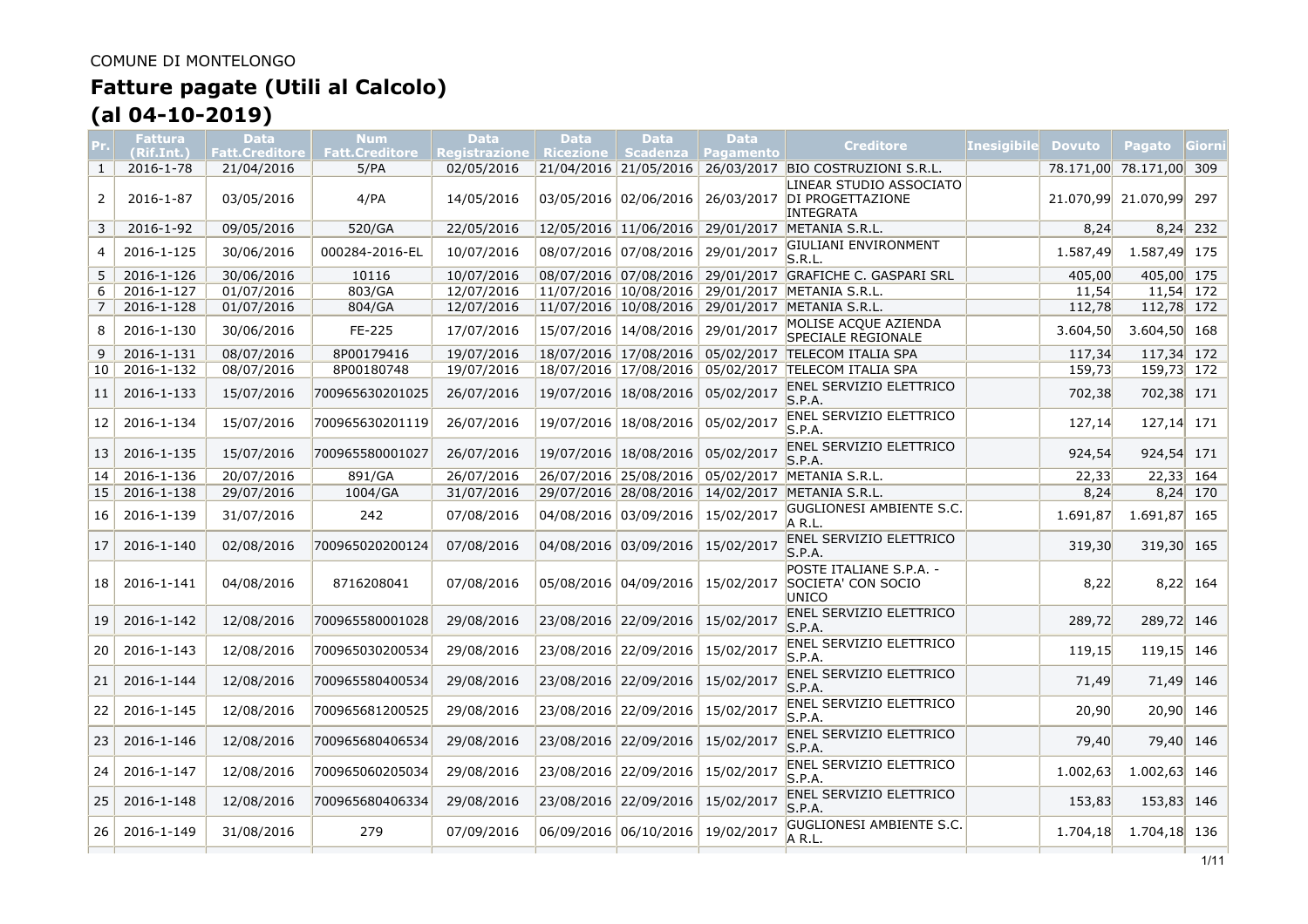| 27              | 2016-1-150 | 19/05/2016 | 7/PA            | 13/09/2016 | 13/09/2016 13/10/2016 |            | 26/03/2017 BIO COSTRUZIONI S.R.L.                      |        | 71.328,00 71.328,00 164      |            |
|-----------------|------------|------------|-----------------|------------|-----------------------|------------|--------------------------------------------------------|--------|------------------------------|------------|
| 28              | 2016-1-151 | 24/08/2016 | 15/PA           | 13/09/2016 | 13/09/2016 13/10/2016 |            | 26/03/2017 BIO COSTRUZIONI S.R.L.                      |        | $127.048, 11$ 127.048,11 164 |            |
| 29              | 2016-1-153 | 02/09/2016 | 1083/GA         | 13/09/2016 | 08/09/2016 08/10/2016 |            | 19/02/2017 METANIA S.R.L.                              | 93,25  | $93,25$ 134                  |            |
| 30 <sup>2</sup> | 2016-1-154 | 02/09/2016 | 1082/GA         | 13/09/2016 | 08/09/2016 08/10/2016 | 19/02/2017 | METANIA S.R.L.                                         | 8,60   |                              | $8,60$ 134 |
| 31              | 2016-1-155 | 10/09/2016 | 700965680407041 | 13/09/2016 | 12/09/2016 12/10/2016 | 19/02/2017 | <b>ENEL SERVIZIO ELETTRICO</b><br>S.P.A.               | 66,03  | 66,03                        | 130        |
| 32              | 2016-1-156 | 14/09/2016 | 700965630201111 | 20/09/2016 | 15/09/2016 15/10/2016 | 19/02/2017 | <b>ENEL SERVIZIO ELETTRICO</b><br>S.P.A.               | 127,14 | $127,14$ 127                 |            |
| 33              | 2016-1-157 | 14/09/2016 | 700965630201026 | 20/09/2016 | 15/09/2016 15/10/2016 | 19/02/2017 | <b>ENEL SERVIZIO ELETTRICO</b><br>S.P.A.               | 283,74 | 283,74 127                   |            |
| 34              | 2016-1-158 | 14/09/2016 | 700965680407042 | 20/09/2016 | 15/09/2016 15/10/2016 | 19/02/2017 | <b>ENEL SERVIZIO ELETTRICO</b><br>S.P.A.               | 44,17  | 44,17                        | 127        |
| 35              | 2016-1-159 | 14/09/2016 | 700965580001029 | 20/09/2016 | 16/09/2016 16/10/2016 | 19/02/2017 | <b>ENEL SERVIZIO ELETTRICO</b><br>S.P.A.               | 840,60 | 840,60                       | 126        |
| 36              | 2016-1-160 | 16/09/2016 | 8716260713      | 20/09/2016 | 16/09/2016 16/10/2016 | 19/02/2017 | POSTE ITALIANE S.P.A. -<br>SOCIETA' CON SOCIO<br>UNICO | 17,08  | 17,08                        | 126        |
| 37              | 2016-1-161 | 08/09/2016 | 8P00233329      | 20/09/2016 | 17/09/2016 17/10/2016 | 19/02/2017 | <b>TELECOM ITALIA SPA</b>                              | 122,07 | 122,07                       | 125        |
| 38              | 2016-1-162 | 08/09/2016 | 8P00232999      | 20/09/2016 | 17/09/2016 17/10/2016 |            | 19/02/2017 TELECOM ITALIA SPA                          | 167,54 | 167,54 125                   |            |
| 39              | 2016-1-163 | 31/07/2016 | 000023-2016-PA  | 25/09/2016 | 21/09/2016 21/10/2016 | 19/02/2017 | F.LLI D'ONOFRIO M & G.<br><b>SNC</b>                   | 169,00 | 169,00 121                   |            |
| 40 <sup>1</sup> | 2016-1-164 | 31/07/2016 | 000022-2016-PA  | 25/09/2016 | 21/09/2016 21/10/2016 | 19/02/2017 | <b>F.LLI D'ONOFRIO M &amp; G.</b><br><b>SNC</b>        | 48,00  | 48,00 121                    |            |
| 41              | 2016-1-165 | 31/07/2016 | 000024-2016-PA  | 25/09/2016 | 21/09/2016 21/10/2016 | 19/02/2017 | F.LLI D'ONOFRIO M & G.<br><b>SNC</b>                   | 10,00  | 10,00                        | 121        |
| 42              | 2016-1-166 | 22/09/2016 | 116             | 25/09/2016 | 22/09/2016 22/10/2016 | 19/02/2017 | SPECTRE S.R.L. - SOCIO<br>UNICO                        | 580,00 | 580,00 120                   |            |
| 43              | 2016-1-167 | 21/09/2016 | 1178/GA         | 25/09/2016 |                       |            | 23/09/2016 23/10/2016 19/02/2017 METANIA S.R.L.        | 17,05  | $17,05$ 119                  |            |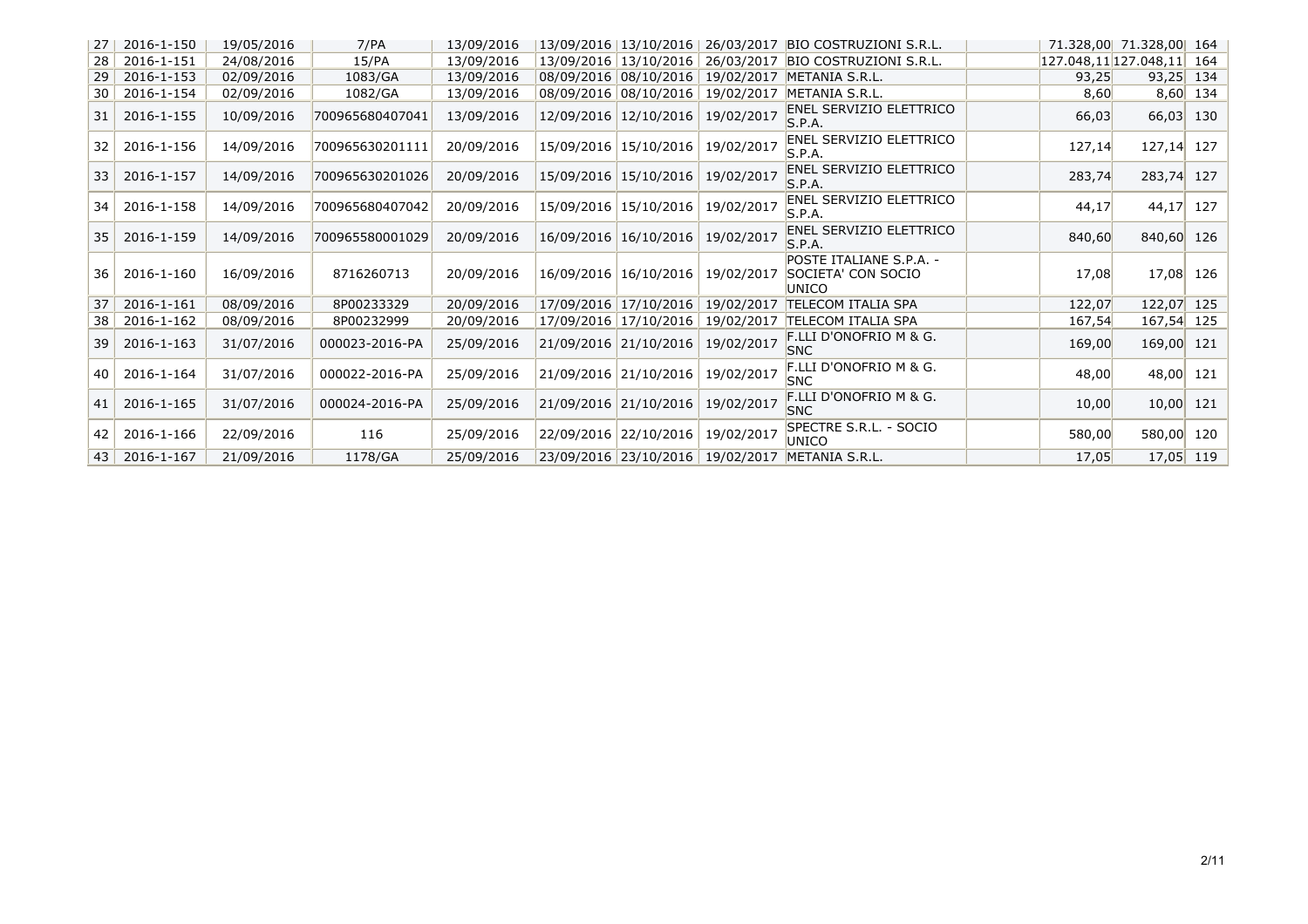|    | <b>Fattura</b><br>(Rif.Int.) | Data<br><b>Fatt.Creditore</b> | <b>Num Fatt.Creditore</b> | Data<br>Registrazione | <b>Data</b><br>Ricezione   Scadenza | Data                  | Data<br><b>Pagamento</b> | <b>Creditore</b>                                              | <b>Inesigibile</b> | <b>Dovuto</b>             | Pagato Giorni     |            |
|----|------------------------------|-------------------------------|---------------------------|-----------------------|-------------------------------------|-----------------------|--------------------------|---------------------------------------------------------------|--------------------|---------------------------|-------------------|------------|
| 44 | 2016-1-168                   | 30/09/2016                    | FE-318                    | 02/10/2016            |                                     | 30/09/2016 30/10/2016 | 30/04/2017               | MOLISE ACQUE AZIENDA<br><b>SPECIALE REGIONALE</b>             |                    | 2.972,30                  | 2.972,30 182      |            |
| 45 | 2016-1-169                   | 30/09/2016                    | 784/2016                  | 02/10/2016            |                                     | 30/09/2016 30/10/2016 |                          | 30/04/2017 SERVIZI INNOVATIVI SRL                             |                    | 650,00                    | 650,00 182        |            |
| 46 | 2016-1-171                   | 29/09/2016                    | 1290/GA                   | 02/10/2016            |                                     | 30/09/2016 30/10/2016 |                          | 30/04/2017 METANIA S.R.L.                                     |                    | 8,24                      |                   | $8,24$ 182 |
| 47 | 2016-1-173                   | 06/09/2016                    | 7/PA                      | 04/10/2016            |                                     | 03/10/2016 02/11/2016 |                          | 26/03/2017 STUDIO ASSOCIATO LINEAR                            |                    | $26.240,63$ 26.240,63 144 |                   |            |
| 48 | 2016-1-175                   | 30/09/2016                    | 1630049361                | 04/10/2016            |                                     | 03/10/2016 02/11/2016 |                          | 30/04/2017 ENEL SOLE S.R.L.                                   |                    | 161,22                    | 161,22 179        |            |
| 49 | 2016-1-176                   | 03/10/2016                    | 700965020200125           | 04/10/2016            |                                     | 04/10/2016 03/11/2016 | 30/04/2017               | <b>ENEL SERVIZIO ELETTRICO</b><br>S.P.A.                      |                    | 350,38                    | 350,38 178        |            |
| 50 | 2016-1-177                   | 30/09/2016                    | 000509-2016-EL            | 05/10/2016            |                                     | 05/10/2016 04/11/2016 | 30/04/2017               | GIULIANI ENVIRONMENT<br>S.R.L.                                |                    | 1.587,49                  | 1.587,49 177      |            |
| 51 | 2016-1-178                   | 21/09/2016                    | 000006-2016-LOM           | 09/10/2016            |                                     | 05/10/2016 04/11/2016 | 30/04/2017               | OFFICINA MECCANICA<br>LOMMANO MICHELE                         |                    | 393,00                    | 393,00 177        |            |
| 52 | 2016-1-179                   | 30/09/2016                    | 315                       | 09/10/2016            |                                     | 06/10/2016 05/11/2016 | 10/04/2017               | <b>GUGLIONESI AMBIENTE</b><br>S.C. A R.L.                     |                    | 2.201,34                  | 2.201,34 156      |            |
| 53 | 2016-1-180                   | 07/10/2016                    | <b>FATTPA 15 16</b>       | 09/10/2016            |                                     | 08/10/2016 07/11/2016 |                          | 30/04/2017 MEDUSA SRL                                         |                    | 500,00                    | 500,00 174        |            |
| 54 | 2016-1-181                   | 10/10/2016                    | 8716272904                | 11/10/2016            |                                     | 10/10/2016 09/11/2016 | 30/04/2017               | POSTE ITALIANE S.P.A. -<br>SOCIETA' CON SOCIO<br><b>UNICO</b> |                    | 9,37                      |                   | $9,37$ 172 |
| 55 | 2016-1-184                   | 11/10/2016                    | 13/01                     | 12/10/2016            |                                     | 11/10/2016 10/11/2016 | 12/02/2017               | MULTISERVIZI SRL                                              |                    |                           | 1.950,00 1.950,00 | 94         |
| 56 | 2016-1-194                   | 14/10/2016                    | 700965580001021           | 16/10/2016            |                                     | 15/10/2016 14/11/2016 | 30/04/2017               | ENEL SERVIZIO ELETTRICO<br>S.P.A.                             |                    | 851,91                    | 851,91            | 167        |
| 57 | 2016-1-195                   | 14/10/2016                    | 700965060205035           | 16/10/2016            |                                     | 15/10/2016 14/11/2016 | 30/04/2017               | <b>ENEL SERVIZIO ELETTRICO</b><br>S.P.A.                      |                    | 1.546,74                  | $1.546,74$ 167    |            |
| 58 | 2016-1-196                   | 14/10/2016                    | 700965030200535           | 16/10/2016            |                                     | 15/10/2016 14/11/2016 | 30/04/2017               | <b>ENEL SERVIZIO ELETTRICO</b><br>S.P.A.                      |                    | 120,13                    | 120,13            | 167        |
| 59 | 2016-1-197                   | 14/10/2016                    | 700965681200526           | 16/10/2016            |                                     | 15/10/2016 14/11/2016 | 30/04/2017               | ENEL SERVIZIO ELETTRICO<br>S.P.A.                             |                    | 24,74                     | 24,74             | 167        |
| 60 | 2016-1-198                   | 14/10/2016                    | 700965680406335           | 16/10/2016            |                                     | 15/10/2016 14/11/2016 | 30/04/2017               | ENEL SERVIZIO ELETTRICO<br>S.P.A.                             |                    | 173,70                    | 173,70 167        |            |
| 61 | 2016-1-199                   | 14/10/2016                    | 700965680406535           | 16/10/2016            |                                     | 15/10/2016 14/11/2016 | 30/04/2017               | ENEL SERVIZIO ELETTRICO<br>S.P.A.                             |                    | 79,40                     | 79,40 167         |            |
| 62 | 2016-1-200                   | 14/10/2016                    | 700965580400535           | 16/10/2016            |                                     | 15/10/2016 14/11/2016 | 30/04/2017               | ENEL SERVIZIO ELETTRICO<br>S.P.A.                             |                    | 71,83                     | 71,83 167         |            |
| 63 | 2016-1-201                   | 20/10/2016                    | 04                        | 24/10/2016            |                                     | 24/10/2016 23/11/2016 | 30/04/2017               | LEPORE CARTOLIBRERIA DI<br>LEPORE PIETRO<br><b>ALESSANDRO</b> |                    | 139,30                    | 139,30 158        |            |
| 64 | 2016-1-203                   | 31/07/2016                    | 13                        | 30/10/2016            |                                     | 26/10/2016 25/11/2016 | 15/03/2017               | TECNO BUILDER SERVICE<br>S.R.L.                               |                    | 75,00                     | 75,00             | 110        |
| 65 | 2016-1-204                   | 31/07/2016                    | 14                        | 30/10/2016            |                                     | 26/10/2016 25/11/2016 | 15/03/2017               | <b>TECNO BUILDER SERVICE</b><br>S.R.L                         |                    | 150,00                    | 150,00 110        |            |
| 66 | 2016-1-205                   | 31/07/2016                    | 15                        | 30/10/2016            |                                     | 26/10/2016 25/11/2016 | 15/03/2017               | itecno builder service<br>S.R.L                               |                    | 1.000,00                  | $1.000,00$ 110    |            |
| 67 | 2016-1-206                   | 31/07/2016                    | 16                        | 30/10/2016            |                                     | 28/10/2016 27/11/2016 | 15/03/2017               | <b>TECNO BUILDER SERVICE</b><br>S.R.L.                        |                    | 381,00                    | 381,00 108        |            |
| 68 | 2016-1-207                   | 31/07/2016                    | 17                        | 30/10/2016            |                                     | 28/10/2016 27/11/2016 | 15/03/2017               | TECNO BUILDER SERVICE<br>S.R.L.                               |                    | 781,00                    | 781,00 108        |            |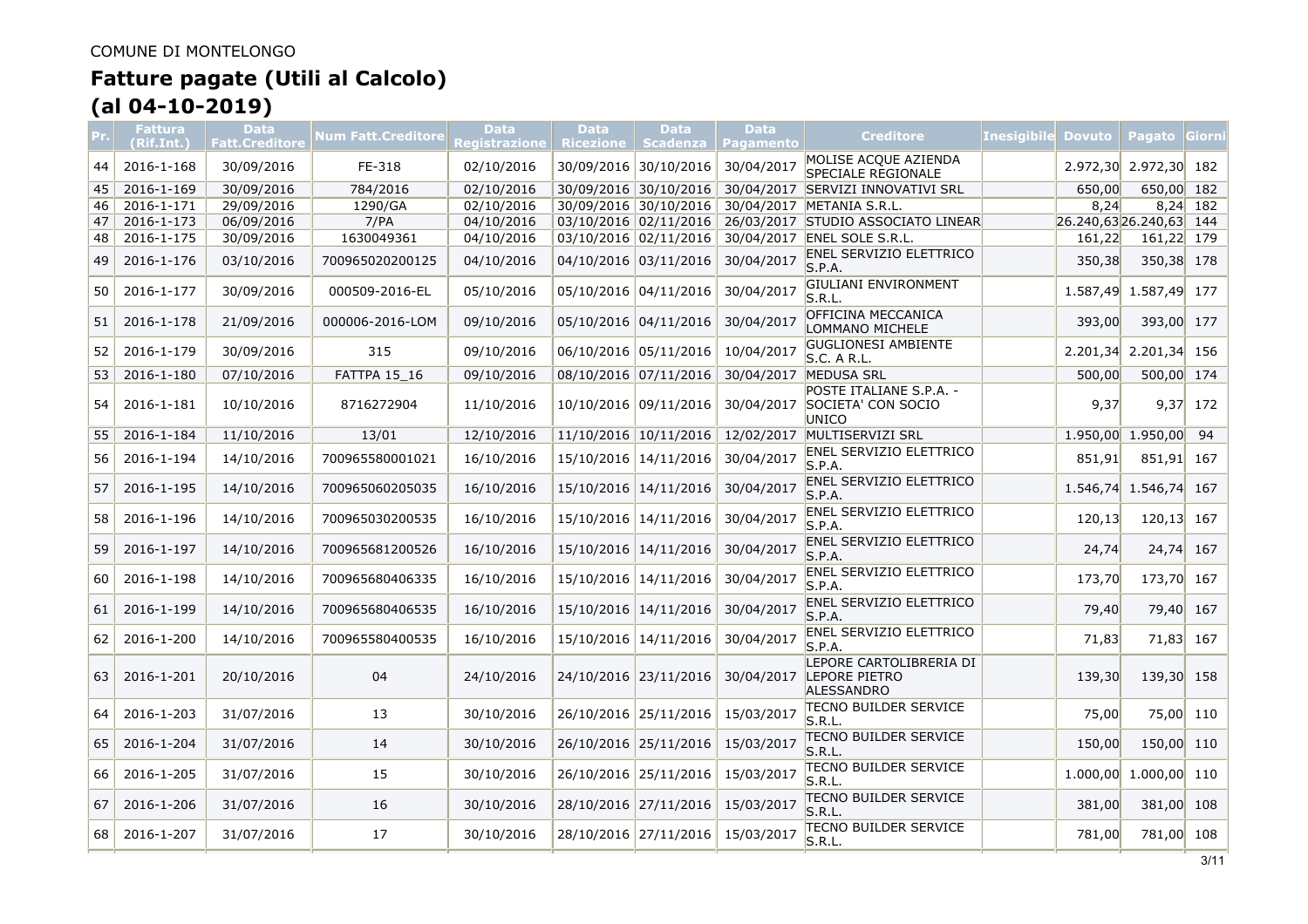| 69 | 2016-1-208 | 31/07/2016 | 18                 | 30/10/2016 | 29/10/2016 28/11/2016 | 15/03/2017 | <b>TECNO BUILDER SERVICE</b><br>S.R.L.                      | 760,00   | 760,00 107     |            |
|----|------------|------------|--------------------|------------|-----------------------|------------|-------------------------------------------------------------|----------|----------------|------------|
| 70 | 2016-1-209 | 31/07/2016 | 19                 | 30/10/2016 | 29/10/2016 28/11/2016 | 15/03/2017 | <b>TECNO BUILDER SERVICE</b><br>S.R.L.                      | 518,00   | 518,00 107     |            |
| 71 | 2016-1-210 | 10/09/2016 | 21                 | 30/10/2016 | 29/10/2016 28/11/2016 | 15/03/2017 | <b>TECNO BUILDER SERVICE</b><br>S.R.L.                      | 90,00    | $90,00$ 107    |            |
| 72 | 2016-1-211 | 10/09/2016 | 22                 | 30/10/2016 | 29/10/2016 28/11/2016 | 15/03/2017 | <b>TECNO BUILDER SERVICE</b><br>S.R.L.                      | 95,00    | $95,00$ 107    |            |
| 73 | 2016-1-212 | 15/10/2016 | 25                 | 30/10/2016 | 29/10/2016 28/11/2016 | 15/03/2017 | TECNO BUILDER SERVICE<br>S.R.L.                             | 338,00   | 338,00 107     |            |
| 74 | 2016-1-213 | 31/08/2016 | 000049-2016-PA     | 01/11/2016 | 31/10/2016 30/11/2016 | 14/05/2017 | F.LLI D'ONOFRIO M & G.<br><b>SNC</b>                        | 513,80   | 513,80 165     |            |
| 75 | 2016-1-214 | 28/10/2016 | 1365/GA            | 02/11/2016 | 02/11/2016 02/12/2016 | 14/05/2017 | METANIA S.R.L.                                              | 11,54    | $11,54$ 163    |            |
| 76 | 2016-1-215 | 28/10/2016 | 1366/GA            | 02/11/2016 | 02/11/2016 02/12/2016 | 14/05/2017 | METANIA S.R.L.                                              | 11,54    | $11,54$ 163    |            |
| 77 | 2016-1-216 | 31/10/2016 | 2016-SE402-0000761 | 06/11/2016 | 03/11/2016 03/12/2016 | 14/05/2017 | <b>GRAFICA ISERNINA SRL</b>                                 | 269,10   | $269,10$ 162   |            |
| 78 | 2016-1-218 | 31/10/2016 | 354                | 07/11/2016 | 07/11/2016 07/12/2016 | 10/04/2017 | <b>GUGLIONESI AMBIENTE</b><br>S.C. A R.L.                   | 1.218,24 | 1.218,24 124   |            |
| 79 | 2016-1-219 | 09/11/2016 | 01                 | 13/11/2016 | 09/11/2016 09/12/2016 | 14/05/2017 | L'ARTE DEI FIORI DI<br><b>SALVATORE ILDE</b>                | 230,00   | 230,00 156     |            |
| 80 | 2016-1-220 | 14/11/2016 | 8716304959         | 16/11/2016 | 14/11/2016 14/12/2016 | 14/05/2017 | POSTE ITALIANE S.P.A. -<br>SOCIETA' CON SOCIO<br>UNICO      | 3,91     |                | $3,91$ 151 |
| 81 | 2016-1-221 | 20/09/2016 | FATTPA 2 16        | 20/11/2016 | 17/11/2016 17/12/2016 | 14/05/2017 | MUCCIACCIO MATTEO -<br>EDILIZIA - MOVIMENTO<br><b>TERRA</b> | 350,00   | 350,00 148     |            |
| 82 | 2016-1-222 | 18/11/2016 | 48                 | 20/11/2016 | 18/11/2016 18/12/2016 | 14/05/2017 | OFFICESTORE DI GIUDITTA<br><b>ANGELO</b>                    | 1.178,52 | $1.178,52$ 147 |            |
| 83 | 2016-1-223 | 09/11/2016 | 8P00286560         | 20/11/2016 | 19/11/2016 19/12/2016 | 14/05/2017 | <b>TELECOM ITALIA SPA</b>                                   | 124,08   | 124,08 146     |            |
| 84 | 2016-1-224 | 09/11/2016 | 8P00285347         | 20/11/2016 | 19/11/2016 19/12/2016 |            | 14/05/2017 TELECOM ITALIA SPA                               | 173,97   | 173,97 146     |            |
| 85 | 2016-1-226 | 22/11/2016 | 1449/GA            | 05/12/2016 | 30/11/2016 30/12/2016 |            | 21/05/2017 METANIA S.R.L.                                   | 20,93    | $20,93$ 142    |            |
| 86 | 2016-1-227 | 30/11/2016 | 1553/GA            | 05/12/2016 | 02/12/2016 01/01/2017 |            | 21/05/2017 METANIA S.R.L.                                   | 8,24     |                | $8,24$ 140 |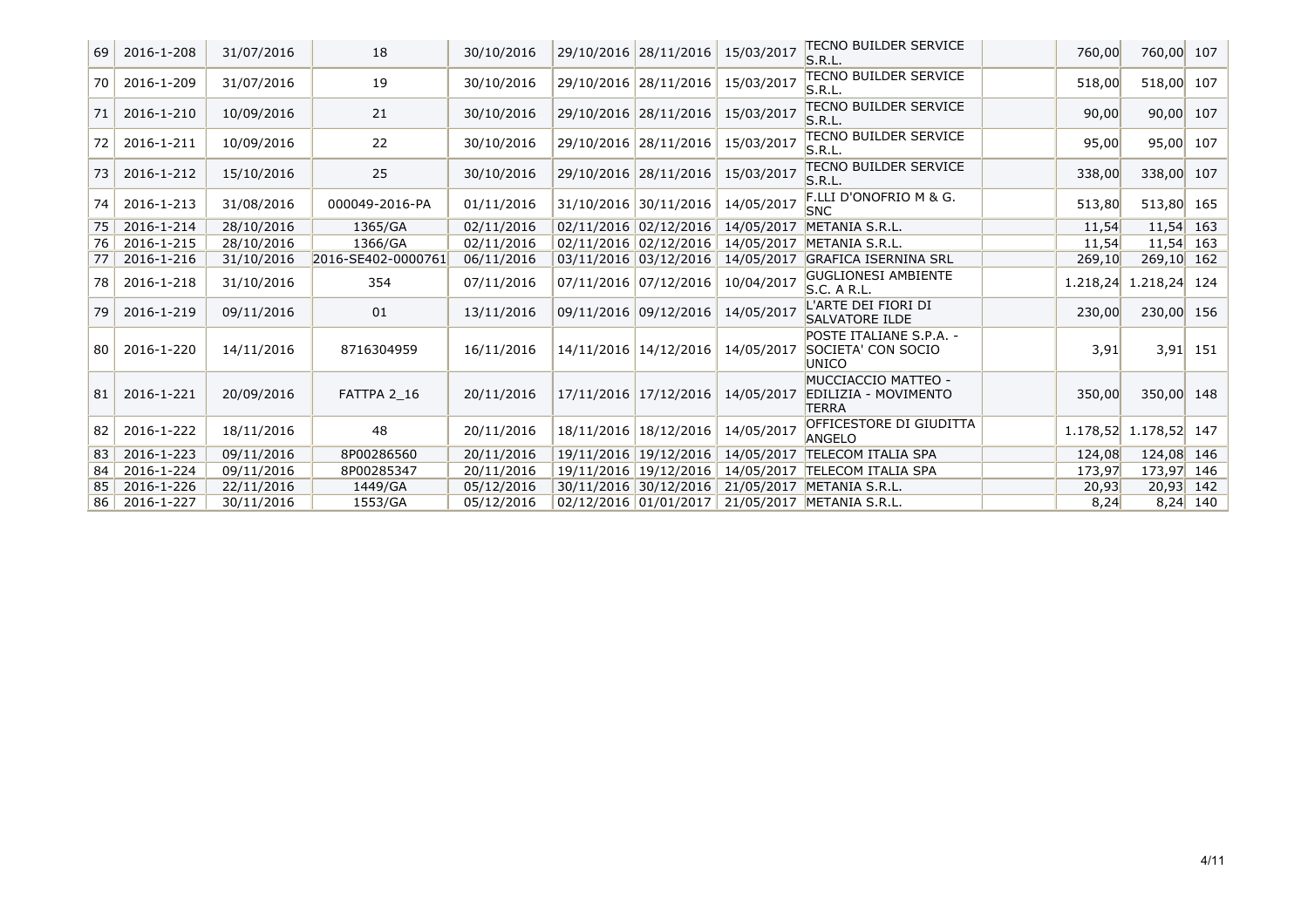| Pr. | <b>Fattura</b><br>(Rif.Int.) | <b>Data</b><br><b>Fatt.Creditore</b> | <b>Num</b><br><b>Fatt.Creditore</b> | <b>Data</b><br><b>Registrazione</b> | <b>Data</b><br>Ricezione   Scadenza | <b>Data</b>             | <b>Data</b><br><b>Pagamento</b> | <b>Creditore</b>                                                     | Inesigibile Dovuto Pagato Giorni |                         |                   |            |
|-----|------------------------------|--------------------------------------|-------------------------------------|-------------------------------------|-------------------------------------|-------------------------|---------------------------------|----------------------------------------------------------------------|----------------------------------|-------------------------|-------------------|------------|
| 87  | 2016-1-228                   | 30/11/2016                           | 1554/GA                             | 05/12/2016                          |                                     | 02/12/2016 01/01/2017   |                                 | 21/05/2017 METANIA S.R.L.                                            |                                  | 8,24                    |                   | $8,24$ 140 |
| 88  | 2016-1-229                   | 02/12/2016                           | 8716337672                          | 05/12/2016                          | 02/12/2016 01/01/2017               |                         | 21/05/2017                      | POSTE ITALIANE S.P.A. -<br>SOCIETA' CON SOCIO UNICO                  |                                  | 11.50                   | 11.50 140         |            |
| 89  | 2016-1-230                   | 05/12/2016                           | 15/01                               | 13/12/2016                          | 05/12/2016 04/01/2017               |                         | 12/02/2017                      | MULTISERVIZI SRL                                                     |                                  | $1.950,00$ 1.950,00     |                   | 39         |
| 90  | 2016-1-232                   | 04/12/2016                           | 700965020200126                     | 13/12/2016                          | 06/12/2016 05/01/2017               |                         | 21/05/2017                      | <b>ENEL SERVIZIO ELETTRICO</b><br>S.P.A.                             |                                  | 347,33                  | 347,33 136        |            |
| 91  | 2016-1-233                   | 30/11/2016                           | 391                                 | 13/12/2016                          | 06/12/2016 05/01/2017               |                         | 10/04/2017                      | GUGLIONESI AMBIENTE S.C. A<br>R.L.                                   |                                  | $1.136,50$ 1.136,50     |                   | 95         |
| 92  | 2016-1-234                   | 28/11/2016                           | 000007-2016-LOM                     | 13/12/2016                          |                                     | 12/12/2016 11/01/2017   | 21/05/2017                      | OFFICINA MECCANICA<br>LOMMANO MICHELE                                |                                  |                         | 784,68 784,68 130 |            |
| 93  | 2016-1-235                   | 09/12/2016                           | 700965030200536                     | 13/12/2016                          | 13/12/2016 12/01/2017               |                         | 21/05/2017                      | <b>ENEL SERVIZIO ELETTRICO</b><br>S.P.A.                             |                                  | 100.49                  | 100,49 129        |            |
| 94  | 2016-1-236                   | 09/12/2016                           | 700965681200527                     | 13/12/2016                          | 13/12/2016 12/01/2017               |                         | 21/05/2017                      | <b>ENEL SERVIZIO ELETTRICO</b><br>S.P.A.                             |                                  | 20,90                   | 20,90 129         |            |
| 95  | 2016-1-237                   | 09/12/2016                           | 700965060205036                     | 13/12/2016                          | 13/12/2016 12/01/2017               |                         | 21/05/2017                      | <b>ENEL SERVIZIO ELETTRICO</b><br>S.P.A.                             |                                  | $2.454,63$ 2.454,63 129 |                   |            |
| 96  | 2016-1-238                   | 09/12/2016                           | 700965580400536                     | 13/12/2016                          |                                     | 13/12/2016   12/01/2017 | 21/05/2017                      | <b>ENEL SERVIZIO ELETTRICO</b><br>S.P.A.                             |                                  | 92.15                   | 92,15 129         |            |
| 97  | 2016-1-239                   | 09/12/2016                           | 700965680406536                     | 13/12/2016                          | 13/12/2016 12/01/2017               |                         | 21/05/2017                      | <b>ENEL SERVIZIO ELETTRICO</b><br>S.P.A.                             |                                  | 79,40                   | 79,40             | 129        |
| 98  | 2016-1-240                   | 09/12/2016                           | 700965580001023                     | 13/12/2016                          | 13/12/2016 12/01/2017               |                         | 21/05/2017                      | <b>ENEL SERVIZIO ELETTRICO</b><br>S.P.A.                             |                                  | $1.032,91$ 1.032,91 129 |                   |            |
| 99  | 2016-1-241                   | 09/12/2016                           | 700965680406336                     | 13/12/2016                          | 13/12/2016 12/01/2017               |                         | 21/05/2017                      | <b>ENEL SERVIZIO ELETTRICO</b><br>S.P.A.                             |                                  | 152,31                  | 152,31 129        |            |
| 100 | 2016-1-242                   | 27/12/2016                           | 1633/GA                             | 02/01/2017                          |                                     | 27/12/2016 26/01/2017   |                                 | 25/06/2017 METANIA S.R.L.                                            |                                  | 125,80                  | 125,80 150        |            |
| 101 | 2016-1-243                   | 27/12/2016                           | 1632/GA                             | 02/01/2017                          | 27/12/2016 26/01/2017               |                         | 25/06/2017                      | METANIA S.R.L.                                                       |                                  | 11,66                   | 11,66 150         |            |
| 102 | 2016-1-244                   | 30/12/2016                           | 000674-2016-EL                      | 02/01/2017                          | 30/12/2016 29/01/2017               |                         | 25/06/2017                      | GIULIANI ENVIRONMENT<br>S.R.L.                                       |                                  | 450,00                  | 450,00 147        |            |
| 103 | $2017 - 1 - 1$               | 31/12/2016                           | 1176/2016                           | 15/01/2017                          | 11/01/2017 10/02/2017               |                         |                                 | 25/06/2017 SERVIZI INNOVATIVI SRL                                    |                                  |                         | 350,00 350,00 135 |            |
| 104 | $2017 - 1 - 2$               | 31/12/2016                           | 426                                 | 15/01/2017                          | 11/01/2017                          | 10/02/2017              | 10/04/2017                      | GUGLIONESI AMBIENTE S.C. A<br>R.L.                                   |                                  | 1.661,65 1.661,65       |                   | 59         |
| 105 | $2017 - 1 - 3$               | 31/12/2016                           | 000684-2016-EL                      | 15/01/2017                          | 12/01/2017                          | 11/02/2017              | 25/06/2017                      | <b>GIULIANI ENVIRONMENT</b><br>S.R.L.                                |                                  | $1.587,49$ 1.587,49     |                   | 134        |
| 106 | $2017 - 1 - 4$               | 31/01/2016                           | 000001-2016-CARB                    | 15/01/2017                          | 13/01/2017                          | 12/02/2017              | 25/06/2017                      | AREA DI SERVIZIO TAMOIL DI<br>MASTRANGELO MARIA<br><b>ANTONIETTA</b> |                                  | 68,03                   | 68,03 133         |            |
| 107 | $2017 - 1 - 5$               | 29/02/2016                           | 000003-2016-CARB                    | 15/01/2017                          | 13/01/2017 12/02/2017               |                         | 25/06/2017                      | AREA DI SERVIZIO TAMOIL DI<br>MASTRANGELO MARIA<br><b>ANTONIETTA</b> |                                  |                         | 139,33 139,33 133 |            |
| 108 | $2017 - 1 - 6$               | 29/02/2016                           | 000004-2016-CARB                    | 15/01/2017                          | 13/01/2017 12/02/2017               |                         | 25/06/2017                      | AREA DI SERVIZIO TAMOIL DI<br>MASTRANGELO MARIA<br><b>ANTONIETTA</b> |                                  | 86,89                   | 86,89 133         |            |
| 109 | $2017 - 1 - 7$               | 31/03/2016                           | 000006-2016-CARB                    | 15/01/2017                          | 13/01/2017 12/02/2017               |                         | 25/06/2017                      | AREA DI SERVIZIO TAMOIL DI<br>MASTRANGELO MARIA<br><b>ANTONIETTA</b> |                                  | 75,20                   | 75,20 133         |            |
|     |                              |                                      |                                     |                                     |                                     |                         |                                 | AREA DI SERVIZIO TAMOIL DI                                           |                                  |                         |                   |            |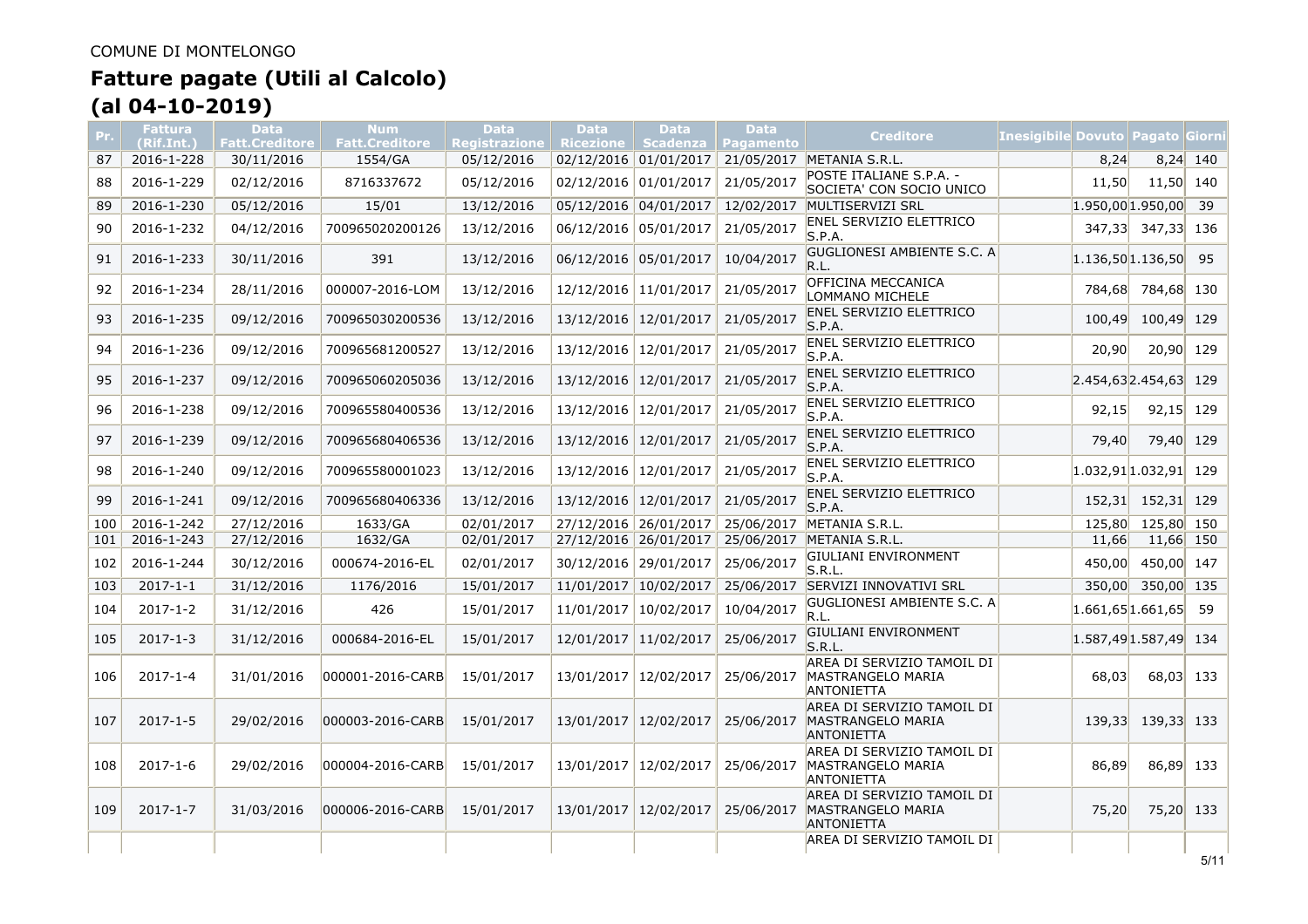| 110 | $2017 - 1 - 8$  | 31/03/2016 | 000005-2016-CARBI | 15/01/2017 |                       | 13/01/2017   12/02/2017 |            | 25/06/2017   MASTRANGELO MARIA<br><b>ANTONIETTA</b>                         | 63,11                   | 63,11 133   |  |
|-----|-----------------|------------|-------------------|------------|-----------------------|-------------------------|------------|-----------------------------------------------------------------------------|-------------------------|-------------|--|
| 111 | $2017 - 1 - 9$  | 31/01/2016 | 000002-2016-CARB  | 15/01/2017 |                       | 13/01/2017 12/02/2017   | 25/06/2017 | AREA DI SERVIZIO TAMOIL DI<br>MASTRANGELO MARIA<br><b>ANTONIETTA</b>        | 86,06                   | $86,06$ 133 |  |
| 112 | 2017-1-10       | 30/04/2016 | 000007-2016-CARB  | 15/01/2017 |                       | 13/01/2017 12/02/2017   | 25/06/2017 | AREA DI SERVIZIO TAMOIL DI<br>MASTRANGELO MARIA<br><b>ANTONIETTA</b>        | 131,97                  | 131,97 133  |  |
| 113 | $2017 - 1 - 11$ | 30/09/2016 | 000014-2016-CARB  | 15/01/2017 |                       | 13/01/2017 12/02/2017   | 25/06/2017 | AREA DI SERVIZIO TAMOIL DI<br>MASTRANGELO MARIA<br><b>ANTONIETTA</b>        | 40,99                   | 40,98 133   |  |
| 114 | 2017-1-12       | 31/07/2016 | 000012-2016-CARB  | 15/01/2017 |                       | 13/01/2017 12/02/2017   | 25/06/2017 | AREA DI SERVIZIO TAMOIL DI<br>MASTRANGELO MARIA<br><b>ANTONIETTA</b>        | 76,48                   | 76,48 133   |  |
| 115 | $2017 - 1 - 13$ | 30/04/2016 | 000008-2016-CARB  | 15/01/2017 |                       | 13/01/2017 12/02/2017   | 25/06/2017 | AREA DI SERVIZIO TAMOIL DI<br>MASTRANGELO MARIA<br><b>ANTONIETTA</b>        | 42,95                   | 42,95 133   |  |
| 116 | 2017-1-14       | 31/12/2016 | 000015-2016-CARB  | 15/01/2017 |                       | 13/01/2017 12/02/2017   | 25/06/2017 | AREA DI SERVIZIO TAMOIL DI<br>MASTRANGELO MARIA<br><b>ANTONIETTA</b>        | 76,24                   | 76,23 133   |  |
| 117 | 2017-1-15       | 31/05/2016 | 000009-2016-CARB  | 15/01/2017 |                       | 13/01/2017 12/02/2017   | 25/06/2017 | AREA DI SERVIZIO TAMOIL DI<br>MASTRANGELO MARIA<br><b>ANTONIETTA</b>        | 120,49                  | 120,49 133  |  |
| 118 | $2017 - 1 - 16$ | 30/06/2016 | 000011-2016-CARB  | 15/01/2017 |                       | 13/01/2017 12/02/2017   | 25/06/2017 | AREA DI SERVIZIO TAMOIL DI<br><b>MASTRANGELO MARIA</b><br><b>ANTONIETTA</b> | 84,43                   | 84,43 133   |  |
| 119 | 2017-1-17       | 31/05/2016 | 000010-2016-CARB  | 15/01/2017 |                       | 13/01/2017 12/02/2017   | 25/06/2017 | AREA DI SERVIZIO TAMOIL DI<br>MASTRANGELO MARIA<br><b>ANTONIETTA</b>        | 84,43                   | 84,43 133   |  |
| 120 | 2017-1-18       | 31/12/2016 | 000016-2016-CARB  | 15/01/2017 |                       | 13/01/2017 12/02/2017   | 25/06/2017 | AREA DI SERVIZIO TAMOIL DI<br>MASTRANGELO MARIA<br><b>ANTONIETTA</b>        | 117,13 117,13 133       |             |  |
| 121 | 2017-1-19       | 31/08/2016 | 000013-2016-CARB  | 15/01/2017 | 13/01/2017 12/02/2017 |                         | 25/06/2017 | AREA DI SERVIZIO TAMOIL DI<br>MASTRANGELO MARIA<br><b>ANTONIETTA</b>        | 73,78                   | 73,78 133   |  |
| 122 | 2017-1-20       | 10/01/2017 | 8P00012636        | 17/01/2017 |                       | 17/01/2017 16/02/2017   |            | 25/06/2017 TELECOM ITALIA SPA                                               | 144,50 144,50 129       |             |  |
| 123 | 2017-1-21       | 10/01/2017 | 8P00012655        | 17/01/2017 |                       | 17/01/2017 16/02/2017   | 25/06/2017 | <b>TELECOM ITALIA SPA</b>                                                   | 196,97 196,97 129       |             |  |
| 124 | 2017-1-22       | 16/01/2017 | 2                 | 18/01/2017 |                       | 18/01/2017 17/02/2017   |            | 25/06/2017 P.A. DIGITALE ADRIATICA SRL                                      | 425,00 425,00 128       |             |  |
| 125 | 2017-1-23       | 18/01/2017 | 8717004680        | 22/01/2017 | 19/01/2017 18/02/2017 |                         | 25/06/2017 | POSTE ITALIANE S.P.A. -<br>SOCIETA' CON SOCIO UNICO                         | 22,37                   | $22,37$ 127 |  |
| 126 | 2017-1-24       | 20/01/2017 | 5/PA              | 22/01/2017 |                       | 20/01/2017 19/02/2017   |            | 25/06/2017 FALCONE FAUSTA                                                   | 380,64                  | 380,64 126  |  |
| 127 | 2017-1-25       | 20/01/2017 | 6/PA              | 22/01/2017 |                       | 20/01/2017 19/02/2017   |            | 25/06/2017 FALCONE FAUSTA                                                   | 380,64 380,64 126       |             |  |
| 128 | 2017-1-26       | 13/01/2017 | 700965580001024   | 22/01/2017 | 21/01/2017            | 20/02/2017              | 25/06/2017 | SERVIZIO ELETTRICO<br>NAZIONALE                                             | $1.161,68$ 1.161,68 125 |             |  |
| 129 | 2017-1-27       | 13/01/2017 | 700965630201028   | 22/01/2017 |                       | 21/01/2017 20/02/2017   | 25/06/2017 | SERVIZIO ELETTRICO<br>NAZIONALE                                             | 749,95 749,95 125       |             |  |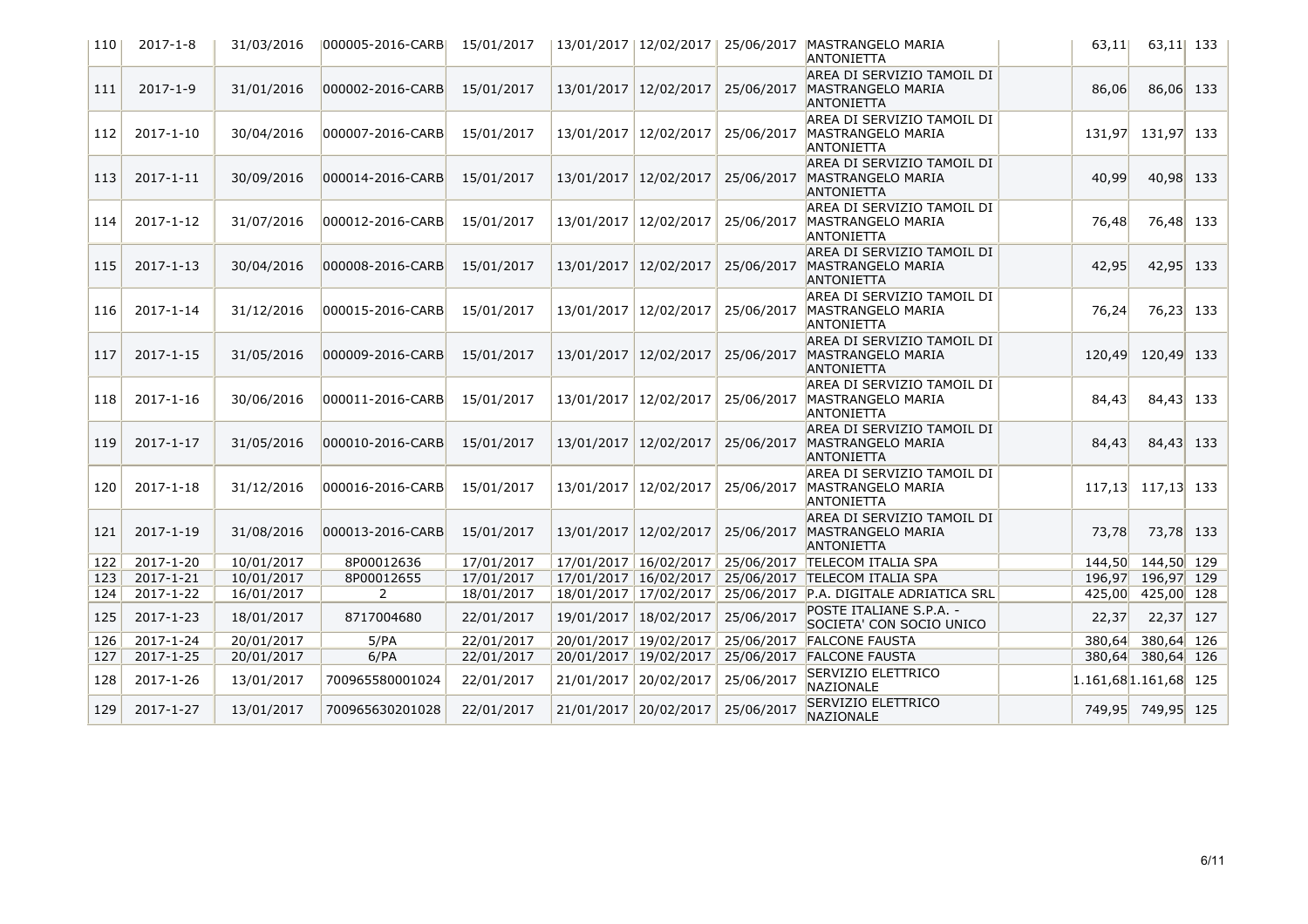| Pr. | Fattura<br>(Rif.Int.) | <b>Data</b><br><b>Fatt.Creditore</b> | Num Fatt.Creditore | <b>Data</b><br>Registrazione | <b>Data</b><br><b>Ricezione</b> | <b>Data</b><br><b>Scadenza</b> | <b>Data</b><br>Pagamento | <b>Creditore</b>                                       | <b>Inesigibile</b> | <b>Dovuto</b> | <b>Pagato Giorni</b>      |            |
|-----|-----------------------|--------------------------------------|--------------------|------------------------------|---------------------------------|--------------------------------|--------------------------|--------------------------------------------------------|--------------------|---------------|---------------------------|------------|
| 130 | 2017-1-28             | 13/01/2017                           | 700965630201113    | 22/01/2017                   | 21/01/2017                      | 20/02/2017                     | 25/06/2017               | <b>SERVIZIO ELETTRICO</b><br>NAZIONALE                 |                    | 126,09        | 126,09                    | 125        |
| 131 | 2017-1-29             | 13/01/2017                           | 700965680407044    | 22/01/2017                   | 21/01/2017                      | 20/02/2017                     | 25/06/2017               | SERVIZIO ELETTRICO<br>NAZIONALE                        |                    | 167,47        | 167.47                    | 125        |
| 132 | $2017 - 1 - 30$       | 26/01/2017                           | 32/GA              | 01/02/2017                   |                                 | 01/02/2017 03/03/2017          |                          | 29/10/2017 METANIA S.R.L.                              |                    | 105,50        | 105,50 240                |            |
| 133 | 2017-1-31             | 31/12/2016                           | 1630068304         | 05/02/2017                   | 03/02/2017 05/03/2017           |                                | 29/10/2017               | <b>ENEL SOLE S.R.L.</b>                                |                    | 161,22        | 161,22 238                |            |
| 134 | 2017-1-32             | 31/01/2017                           | 20                 | 06/02/2017                   | 06/02/2017                      | 08/03/2017                     | 29/10/2017               | <b>GUGLIONESI AMBIENTE</b><br>S.C. A R.L.              |                    |               | $1.413,13$ $1.413,13$ 235 |            |
| 135 | 2017-1-33             | 04/02/2017                           | 700965020200127    | 07/02/2017                   | 06/02/2017                      | 08/03/2017                     | 29/10/2017               | SERVIZIO ELETTRICO<br><b>NAZIONALE</b>                 |                    | 342,19        | 342,19 235                |            |
| 136 | 2017-1-34             | 31/01/2017                           | 139/GA             | 12/02/2017                   | 07/02/2017                      | 09/03/2017                     | 29/10/2017               | METANIA S.R.L.                                         |                    | 8,74          |                           | $8,74$ 234 |
| 137 | 2017-1-35             | 31/01/2017                           | 140/GA             | 12/02/2017                   | 07/02/2017 09/03/2017           |                                |                          | 29/10/2017 METANIA S.R.L.                              |                    | 329,18        | 329,18 234                |            |
| 138 | 2017-1-36             | 10/02/2017                           | 8717039751         | 12/02/2017                   | 10/02/2017                      | 12/03/2017                     | 29/10/2017               | POSTE ITALIANE S.P.A. -<br>SOCIETA' CON SOCIO<br>UNICO |                    | 11,21         | 11,21                     | 231        |
| 139 | 2017-1-37             | 10/02/2017                           | 700965580400537    | 14/02/2017                   | 13/02/2017                      | 15/03/2017                     | 29/10/2017               | SERVIZIO ELETTRICO<br><b>NAZIONALE</b>                 |                    | 98,27         | 98,27                     | 228        |
| 140 | 2017-1-38             | 10/02/2017                           | 700965030200537    | 14/02/2017                   | 13/02/2017                      | 15/03/2017                     | 29/10/2017               | SERVIZIO ELETTRICO<br>NAZIONALE                        |                    | 92,07         | 92,07                     | 228        |
| 141 | 2017-1-39             | 10/02/2017                           | 700965060205037    | 14/02/2017                   | 13/02/2017                      | 15/03/2017                     | 29/10/2017               | SERVIZIO ELETTRICO<br><b>NAZIONALE</b>                 |                    | 1.969,47      | 1.969,47                  | 228        |
| 142 | 2017-1-40             | 10/02/2017                           | 700965680406337    | 14/02/2017                   | 13/02/2017                      | 15/03/2017                     | 29/10/2017               | SERVIZIO ELETTRICO<br>NAZIONALE                        |                    | 179,91        | 179,91                    | 228        |
| 143 | 2017-1-41             | 10/02/2017                           | 700965580001025    | 14/02/2017                   | 13/02/2017                      | 15/03/2017                     | 29/10/2017               | SERVIZIO ELETTRICO<br><b>NAZIONALE</b>                 |                    | 915,75        | 915,75                    | 228        |
| 144 | 2017-1-42             | 10/02/2017                           | 700965680406537    | 14/02/2017                   | 13/02/2017                      | 15/03/2017                     | 29/10/2017               | SERVIZIO ELETTRICO<br>NAZIONALE                        |                    | 77,46         | 77,46                     | 228        |
| 145 | $2017 - 1 - 43$       | 10/02/2017                           | 700965681200528    | 14/02/2017                   | 13/02/2017                      | 15/03/2017                     | 29/10/2017               | SERVIZIO ELETTRICO<br>NAZIONALE                        |                    | 43,56         | 43,56                     | 228        |
| 146 | 2017-1-44             | 31/12/2016                           | FE-489             | 15/02/2017                   | 14/02/2017                      | 16/03/2017                     | 19/07/2017               | MOLISE ACQUE AZIENDA<br>SPECIALE REGIONALE             |                    | 3.132,54      | 3.132,54                  | 125        |
| 147 | 2017-1-45             | 30/12/2016                           | 000001-2016-TECNO  | 06/03/2017                   | 20/02/2017                      | 22/03/2017                     | 19/05/2017               | <b>TECNO BUILDER SERVICE</b><br>S.R.L.                 |                    |               | 2.430,40 2.430,40         | 58         |
| 148 | 2017-1-46             | 20/02/2017                           | 90                 | 06/03/2017                   | 20/02/2017 22/03/2017           |                                | 05/11/2017               | P.A. DIGITALE ADRIATICA<br>SRI                         |                    |               | 8.157,96 8.157,96 228     |            |
| 149 | 2017-1-47             | 20/02/2017                           | 1000000356         | 06/03/2017                   | 21/02/2017 23/03/2017           |                                | 05/11/2017               | UNICREDIT SPA                                          |                    |               | 2.000,00 2.000,00 227     |            |
| 150 | 2017-1-48             | 28/02/2017                           | 46                 | 06/03/2017                   | 06/03/2017                      | 05/04/2017                     | 05/11/2017               | <b>GUGLIONESI AMBIENTE</b><br>S.C. A R.L.              |                    |               | 1.069,12 1.069,12 214     |            |
| 151 | 2017-1-49             | 06/03/2017                           | 1/PA               | 07/03/2017                   | 06/03/2017 05/04/2017           |                                |                          | 05/11/2017 COSCIA PASQUALE                             |                    |               | 1.260,66 1.260,66 214     |            |
| 152 | 2017-1-50             | 02/03/2017                           | 221/GA             | 08/03/2017                   | 08/03/2017 07/04/2017           |                                | 05/11/2017               | METANIA S.R.L.                                         |                    | 396,40        | 396,40 212                |            |
| 153 | 2017-1-51             | 02/03/2017                           | 220/GA             | 08/03/2017                   | 08/03/2017 07/04/2017           |                                |                          | 05/11/2017 METANIA S.R.L.                              |                    | 8,73          |                           | $8,73$ 212 |
| 154 | 2017-1-52             | 09/03/2017                           | 8717075864         | 13/03/2017                   | 09/03/2017                      | 08/04/2017                     | 05/11/2017               | POSTE ITALIANE S.P.A. -<br>SOCIETA' CON SOCIO<br>UNICO |                    | 2,93          |                           | $2,93$ 211 |
| 155 | 2017-1-53             | 10/03/2017                           | 700965630201029    | 13/03/2017                   | 11/03/2017 10/04/2017           |                                | 05/11/2017               | SERVIZIO ELETTRICO<br>NAZIONALE                        |                    | 603,08        | 603.08 209                |            |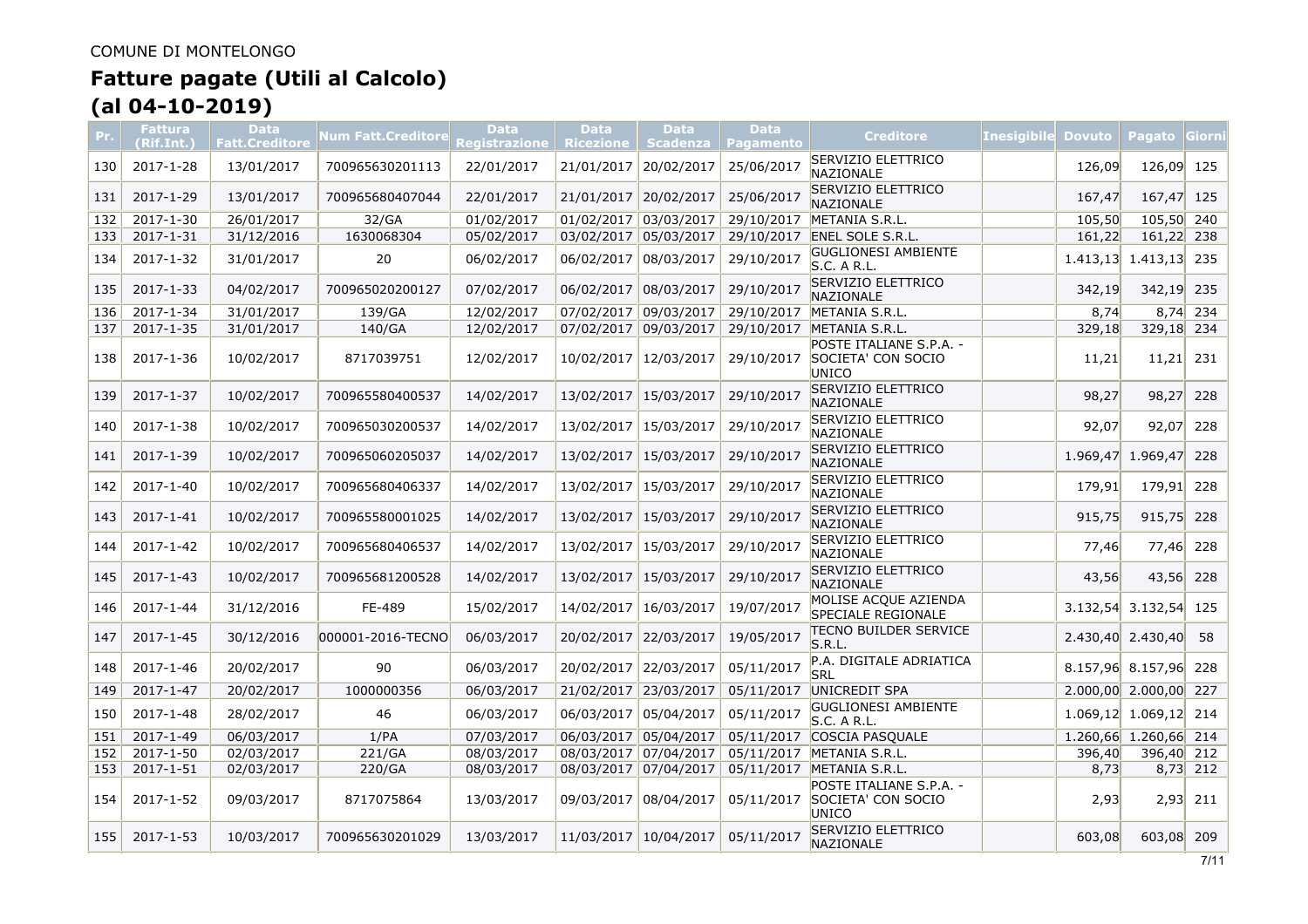| 156 | 2017-1-54 | 10/03/2017 | 700965630201114 | 13/03/2017 | 11/03/2017 | 10/04/2017 | 05/11/2017 | SERVIZIO ELETTRICO<br>NAZIONALE                  | 125,04   | 125,04 209          |          |
|-----|-----------|------------|-----------------|------------|------------|------------|------------|--------------------------------------------------|----------|---------------------|----------|
| 157 | 2017-1-55 | 10/03/2017 | 700965580001026 | 13/03/2017 | 11/03/2017 | 10/04/2017 | 05/11/2017 | SERVIZIO ELETTRICO<br><b>NAZIONALE</b>           | 893,07   | 893,07              | 209      |
| 158 | 2017-1-56 | 10/03/2017 | 700965680407045 | 13/03/2017 | 11/03/2017 | 10/04/2017 | 05/11/2017 | SERVIZIO ELETTRICO<br>NAZIONALE                  | 146,27   | 146,27              | 209      |
| 159 | 2017-1-57 | 15/03/2017 | 01/PA           | 19/03/2017 | 16/03/2017 | 15/04/2017 | 28/03/2017 | M&P SNC DI PALLOTTA E<br><b>MARTUCCI &amp; C</b> | 2.406,27 | 2.406,26            | -18      |
| 160 | 2017-1-58 | 15/03/2017 | $02$ /PA        | 19/03/2017 | 16/03/2017 | 15/04/2017 | 28/03/2017 | M&P SNC DI PALLOTTA E<br><b>MARTUCCI &amp; C</b> | 695,08   | 695,08              | $-18$    |
| 161 | 2017-1-59 | 15/03/2017 | 03/PA           | 19/03/2017 | 16/03/2017 | 15/04/2017 | 28/03/2017 | M&P SNC DI PALLOTTA E<br><b>MARTUCCI &amp; C</b> |          | 11.577,90 11.577,90 | $-18$    |
| 162 | 2017-1-60 | 16/03/2017 | 05/PA           | 19/03/2017 | 16/03/2017 | 15/04/2017 | 28/03/2017 | M&P SNC DI PALLOTTA E<br><b>MARTUCCI &amp; C</b> | 614,50   | $614,50$ -18        |          |
| 163 | 2017-1-61 | 16/03/2017 | $04$ /PA        | 19/03/2017 | 16/03/2017 | 15/04/2017 | 28/03/2017 | M&P SNC DI PALLOTTA E<br>MARTUCCI & C            | 782,49   | 782,49              | $-18$    |
| 164 | 2017-1-62 | 16/03/2017 | 2/01            | 19/03/2017 | 16/03/2017 | 15/04/2017 | 26/03/2017 | MULTISERVIZI SRL                                 | 1.950,00 | 1.950,00            | $-20$    |
| 165 | 2017-1-63 | 16/03/2017 | 1/01            | 19/03/2017 | 16/03/2017 | 15/04/2017 | 26/03/2017 | MULTISERVIZI SRL                                 | 1.950,00 | 1.950,00            | $-20$    |
| 166 | 2017-1-64 | 08/03/2017 | 8P00067220      | 19/03/2017 | 17/03/2017 | 16/04/2017 | 05/11/2017 | <b>TELECOM ITALIA SPA</b>                        | 184,00   | 184,00              | 203      |
| 167 | 2017-1-65 | 08/03/2017 | 8P00067000      | 19/03/2017 | 17/03/2017 | 16/04/2017 | 05/11/2017 | TELECOM ITALIA SPA                               | 131,82   | 131,82              | 203      |
| 168 | 2017-1-66 | 16/03/2017 | 10              | 19/03/2017 | 17/03/2017 | 16/04/2017 | 05/11/2017 | OFFICESTORE DI GIUDITTA<br>ANGELO                | 219,60   | 219,60              | 203      |
| 169 | 2017-1-68 | 23/03/2017 | 311/GA          | 26/03/2017 | 25/03/2017 | 24/04/2017 | 05/11/2017 | METANIA S.R.L.                                   | 353,77   | 353,77 195          |          |
| 170 | 2017-1-69 | 27/03/2017 | 428/GA          | 28/03/2017 | 28/03/2017 | 27/04/2017 | 05/11/2017 | METANIA S.R.L.                                   | 8,79     |                     | 8,79 192 |
| 171 | 2017-1-70 | 27/03/2017 | 429/GA          | 28/03/2017 | 28/03/2017 | 27/04/2017 | 05/11/2017 | METANIA S.R.L.                                   | 234,17   | 234,17 192          |          |
| 172 | 2017-1-71 | 28/03/2017 | 03/01           | 28/03/2017 | 28/03/2017 | 27/04/2017 | 25/06/2017 | MULTISERVIZI SRL                                 | 1.950,00 | 1.950,00            | 59       |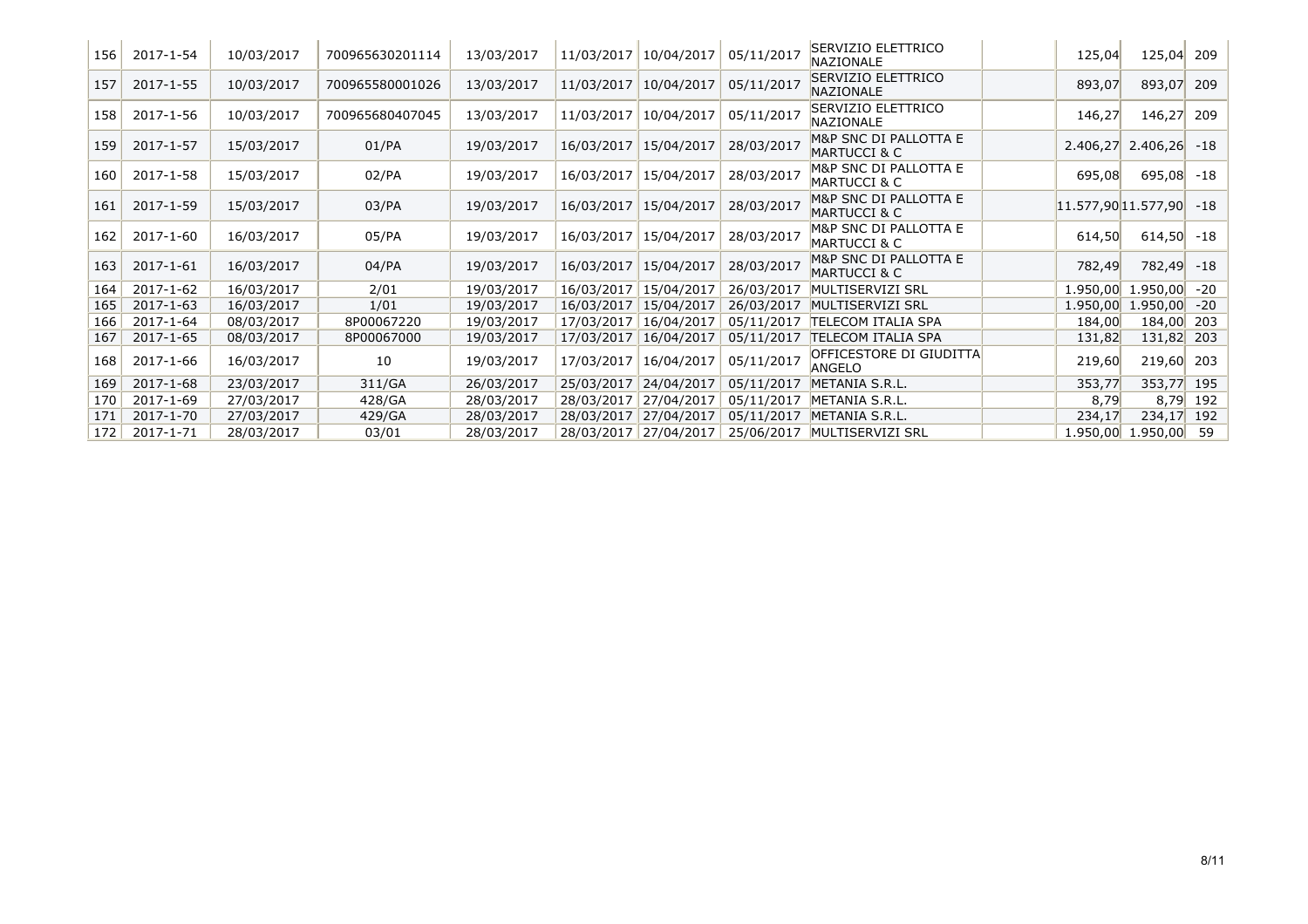| Pr. | <b>Fattura</b><br>(Rif.Int.) | Data<br>Fatt.Creditore | Num Fatt.Creditore | <b>Data</b><br><u>Registr</u> azione | <b>Data</b><br><b>Ricezione</b> | <b>Data</b><br><b>Scadenza</b> | Data<br><b>Pagamento</b> | <b>Creditore</b>                                       | Inesigibile Dovuto   Pagato   Giorni |              |       |
|-----|------------------------------|------------------------|--------------------|--------------------------------------|---------------------------------|--------------------------------|--------------------------|--------------------------------------------------------|--------------------------------------|--------------|-------|
| 173 | 2017-1-72                    | 31/03/2017             | 1730014591         | 03/04/2017                           |                                 | 02/04/2017 02/05/2017          |                          | 12/11/2017 ENEL SOLE S.R.L.                            | 161.22                               | 161,22 194   |       |
| 174 | 2017-1-73                    | 04/04/2017             | 1PA                | 04/04/2017                           | 04/04/2017                      | 04/05/2017                     |                          | 10/04/2017 DOGANIERI DOMENICO                          | 200,01                               | $200,00$ -24 |       |
| 175 | 2017-1-74                    | 04/04/2017             | 2PA                | 04/04/2017                           | 04/04/2017                      | 04/05/2017                     |                          | 10/04/2017 DOGANIERI DOMENICO                          | 300,00                               | $300,00$ -24 |       |
| 176 | 2017-1-75                    | 04/04/2017             | 3PA                | 04/04/2017                           | 04/04/2017 04/05/2017           |                                |                          | 10/04/2017 DOGANIERI DOMENICO                          | 499,99                               | 499,99       | $-24$ |
| 177 | 2017-1-76                    | 04/04/2017             | 4PA                | 04/04/2017                           | 04/04/2017                      | 04/05/2017                     |                          | 10/04/2017 DOGANIERI DOMENICO                          | 150,00                               | 150,00       | $-24$ |
| 178 | 2017-1-77                    | 31/03/2017             | 000001-2017-TECNO  | 04/04/2017                           | 04/04/2017                      | 04/05/2017                     | 19/05/2017               | TECNO BUILDER SERVICE<br>S.R.L                         | 848,00                               | 848,00       | 15    |
| 179 | 2017-1-78                    | 31/03/2017             | 000002-2017-TECNO  | 04/04/2017                           | 04/04/2017                      | 04/05/2017                     | 19/05/2017               | itecno builder service<br>S.R.L                        | 294,00                               | 294,00       | 15    |
| 180 | 2017-1-79                    | 03/04/2017             | 700965020200128    | 05/04/2017                           | 05/04/2017                      | 05/05/2017                     | 12/11/2017               | SERVIZIO ELETTRICO<br>NAZIONALE                        | 316,84                               | 316,84 191   |       |
| 181 | 2017-1-80                    | 31/03/2017             | 72                 | 09/04/2017                           | 06/04/2017                      | 06/05/2017                     | 12/11/2017               | <b>GUGLIONESI AMBIENTE</b><br>S.C. A R.L.              | 906,10                               | $906,10$ 190 |       |
| 182 | 2017-1-81                    | 31/03/2017             | 000089-2017-EL     | 09/04/2017                           | 06/04/2017                      | 06/05/2017                     | 12/11/2017               | GIULIANI ENVIRONMENT<br>S.R.L.                         | $1.587,49$ 1.587,49 190              |              |       |
| 183 | 2017-1-82                    | 10/04/2017             | 700965681200529    | 18/04/2017                           | 15/04/2017                      | 15/05/2017                     | 12/11/2017               | SERVIZIO ELETTRICO<br><b>NAZIONALE</b>                 | 42,98                                | 42,98 181    |       |
| 184 | 2017-1-83                    | 10/04/2017             | 700965680406538    | 18/04/2017                           | 15/04/2017                      | 15/05/2017                     | 12/11/2017               | SERVIZIO ELETTRICO<br>NAZIONALE                        | 77,57                                | 77,57        | 181   |
| 185 | 2017-1-84                    | 10/04/2017             | 700965580400538    | 18/04/2017                           | 15/04/2017                      | 15/05/2017                     | 12/11/2017               | SERVIZIO ELETTRICO<br>NAZIONALE                        | 86,29                                | 86,29        | 181   |
| 186 | 2017-1-85                    | 10/04/2017             | 700965060205038    | 18/04/2017                           | 15/04/2017                      | 15/05/2017                     | 12/11/2017               | SERVIZIO ELETTRICO<br>NAZIONALE                        | $1.192,64$ 1.192,64                  |              | 181   |
| 187 | 2017-1-86                    | 10/04/2017             | 700965680406338    | 18/04/2017                           | 15/04/2017                      | 15/05/2017                     | 12/11/2017               | SERVIZIO ELETTRICO<br>NAZIONALE                        | 161,79                               | 161,79       | 181   |
| 188 | 2017-1-87                    | 10/04/2017             | 700965580001027    | 18/04/2017                           | 15/04/2017                      | 15/05/2017                     | 12/11/2017               | <b>SERVIZIO ELETTRICO</b><br>NAZIONALE                 | 860,97                               | 860,97 181   |       |
| 189 | 2017-1-88                    | 10/04/2017             | 700965030200538    | 18/04/2017                           | 15/04/2017                      | 15/05/2017                     | 12/11/2017               | <b>SERVIZIO ELETTRICO</b><br><b>NAZIONALE</b>          | 93,62                                | $93,62$ 181  |       |
| 190 | 2017-1-89                    | 18/04/2017             | 8717105377         | 18/04/2017                           | 18/04/2017                      | 18/05/2017                     | 12/11/2017               | POSTE ITALIANE S.P.A. -<br>SOCIETA' CON SOCIO<br>UNICO | 25,30                                | 25,30 178    |       |
| 191 | 2017-1-90                    | 27/04/2017             | FE-125             | 29/04/2017                           | 27/04/2017                      | 27/05/2017                     | 19/07/2017               | MOLISE ACQUE AZIENDA<br>SPECIALE REGIONALE             | $3.012,31$ $3.012,31$                |              | 53    |
| 192 | 2017-1-91                    | 30/04/2017             | 98                 | 14/05/2017                           | 08/05/2017                      | 07/06/2017                     | 26/11/2017               | <b>GUGLIONESI AMBIENTE</b><br>S.C. A R.L.              | 946,55                               | 946,55 172   |       |
| 193 | 2017-1-92                    | 28/04/2017             | 496/GA             | 14/05/2017                           | 11/05/2017 10/06/2017           |                                |                          | 26/11/2017 METANIA S.R.L.                              | 11,92                                | $11,92$ 169  |       |
| 194 | 2017-1-93                    | 28/04/2017             | 497/GA             | 14/05/2017                           | 11/05/2017 10/06/2017           |                                |                          | 26/11/2017 METANIA S.R.L.                              | 290,60                               | 290,60 169   |       |
| 195 | 2017-1-94                    | 10/05/2017             | 700965630201115    | 16/05/2017                           | 16/05/2017                      | 15/06/2017                     | 26/11/2017               | SERVIZIO ELETTRICO<br>NAZIONALE                        | 124,94                               | 124,94 164   |       |
| 196 | 2017-1-95                    | 10/05/2017             | 700965680407046    | 16/05/2017                           | 16/05/2017                      | 15/06/2017                     | 26/11/2017               | SERVIZIO ELETTRICO<br>NAZIONALE                        | 137,71                               | 137,71 164   |       |
| 197 | 2017-1-96                    | 10/05/2017             | 700965580001028    | 16/05/2017                           | 16/05/2017                      | 15/06/2017                     | 26/11/2017               | SERVIZIO ELETTRICO<br><b>NAZIONALE</b>                 | 798,08                               | 798,08 164   |       |
| 198 | 2017-1-97                    | 10/05/2017             | 700965630201021    | 16/05/2017                           | 16/05/2017 15/06/2017           |                                | 26/11/2017               | <b>SERVIZIO ELETTRICO</b><br>NAZIONALE                 | 432,24                               | 432,24 164   |       |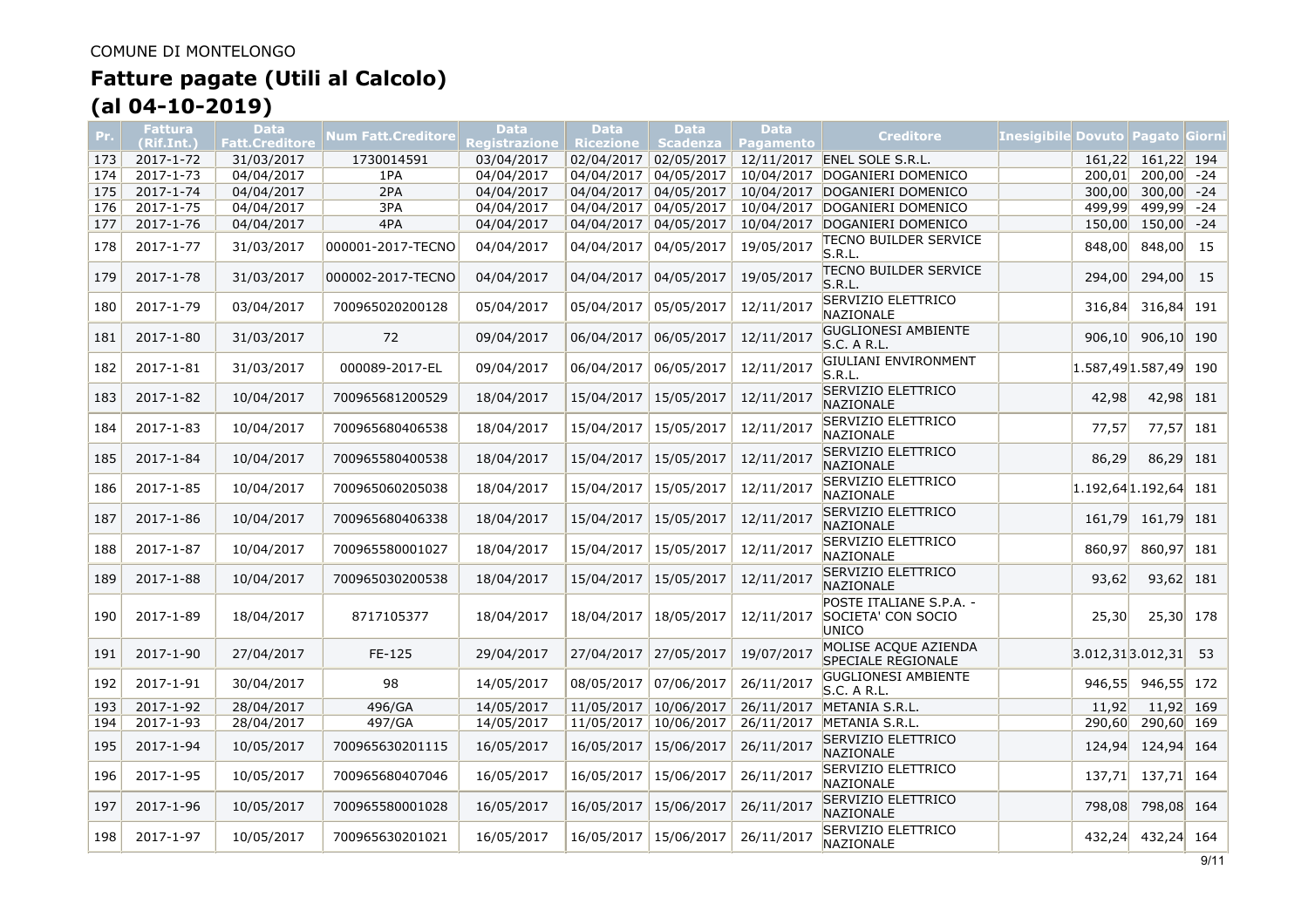| 199 | 2017-1-98  | 09/05/2017 | 8P00120682         | 17/05/2017 | 17/05/2017 | 16/06/2017 | 26/11/2017 | <b>TELECOM ITALIA SPA</b>                              | 183,99 | 183,99 163            |            |
|-----|------------|------------|--------------------|------------|------------|------------|------------|--------------------------------------------------------|--------|-----------------------|------------|
| 200 | 2017-1-99  | 09/05/2017 | 8P00119189         | 17/05/2017 | 17/05/2017 | 16/06/2017 | 26/11/2017 | <b>TELECOM ITALIA SPA</b>                              | 134,94 | 134,94 163            |            |
| 201 | 2017-1-100 | 24/05/2017 | 8717154630         | 24/05/2017 | 24/05/2017 | 23/06/2017 | 26/11/2017 | POSTE ITALIANE S.P.A. -<br>SOCIETA' CON SOCIO<br>UNICO | 6,15   |                       | $6,15$ 156 |
| 202 | 2017-1-101 | 22/05/2017 | 000003-2017-TECNO  | 04/06/2017 | 26/05/2017 | 25/06/2017 | 26/11/2017 | TECNO BUILDER SERVICE<br>S.R.L                         | 560,00 | 560,00 154            |            |
| 203 | 2017-1-102 | 22/05/2017 | 000004-2017-TECNO  | 04/06/2017 | 26/05/2017 | 25/06/2017 | 26/11/2017 | <b>TECNO BUILDER SERVICE</b><br>S.R.L.                 | 280,00 | 280,00 154            |            |
| 204 | 2017-1-103 | 22/05/2017 | 000005-2017-TECNO  | 04/06/2017 | 26/05/2017 | 25/06/2017 | 26/11/2017 | <b>TECNO BUILDER SERVICE</b><br>S.R.L.                 | 280,00 | 280,00 154            |            |
| 205 | 2017-1-104 | 22/05/2017 | 000006-2017-TECNO  | 04/06/2017 | 26/05/2017 | 25/06/2017 | 26/11/2017 | <b>TECNO BUILDER SERVICE</b><br>S.R.L.                 |        | 1.176,80 1.176,80 154 |            |
| 206 | 2017-1-105 | 29/05/2017 | 8717159133         | 04/06/2017 | 29/05/2017 | 28/06/2017 | 26/11/2017 | POSTE ITALIANE S.P.A. -<br>SOCIETA' CON SOCIO<br>UNICO | 18,81  | 18,81 151             |            |
| 207 | 2017-1-106 | 25/05/2017 | 590/GA             | 04/06/2017 | 30/05/2017 | 29/06/2017 | 26/11/2017 | METANIA S.R.L.                                         | 346,01 | 346,01                | 150        |
| 208 | 2017-1-107 | 29/05/2017 | 694/GA             | 04/06/2017 | 30/05/2017 | 29/06/2017 | 26/11/2017 | METANIA S.R.L.                                         | 8,68   |                       | 8,68 150   |
| 209 | 2017-1-108 | 29/05/2017 | 695/GA             | 04/06/2017 | 30/05/2017 | 29/06/2017 | 26/11/2017 | METANIA S.R.L.                                         | 70,15  | 70,15                 | 150        |
| 210 | 2017-1-109 | 04/06/2017 | 700965020200129    | 05/06/2017 | 04/06/2017 | 04/07/2017 | 13/12/2017 | SERVIZIO ELETTRICO<br><b>NAZIONALE</b>                 | 356,57 | 356,57 162            |            |
| 211 | 2017-1-110 | 31/05/2017 | 2017-SE402-0000487 | 05/06/2017 | 05/06/2017 | 05/07/2017 | 13/12/2017 | <b>GRAFICA ISERNINA SRL</b>                            | 137,50 | 137,50 161            |            |
| 212 | 2017-1-111 | 31/05/2017 | 2017-SE402-0000486 | 05/06/2017 | 05/06/2017 | 05/07/2017 | 13/12/2017 | <b>GRAFICA ISERNINA SRL</b>                            | 351,60 | 351,60 161            |            |
| 213 | 2017-1-112 | 31/05/2017 | 124                | 12/06/2017 | 08/06/2017 | 08/07/2017 | 13/12/2017 | <b>GUGLIONESI AMBIENTE</b><br>S.C. A R.L.              |        | 1.074,73 1.074,73 158 |            |
| 214 | 2017-1-113 | 10/06/2017 | 700965681200521    | 13/06/2017 | 12/06/2017 | 12/07/2017 | 13/12/2017 | SERVIZIO ELETTRICO<br><b>NAZIONALE</b>                 | 42,66  | 42,66 154             |            |
| 215 | 2017-1-114 | 10/06/2017 | 700965580400539    | 13/06/2017 | 12/06/2017 | 12/07/2017 | 13/12/2017 | SERVIZIO ELETTRICO<br><b>NAZIONALE</b>                 | 79,23  | 79,23                 | 154        |